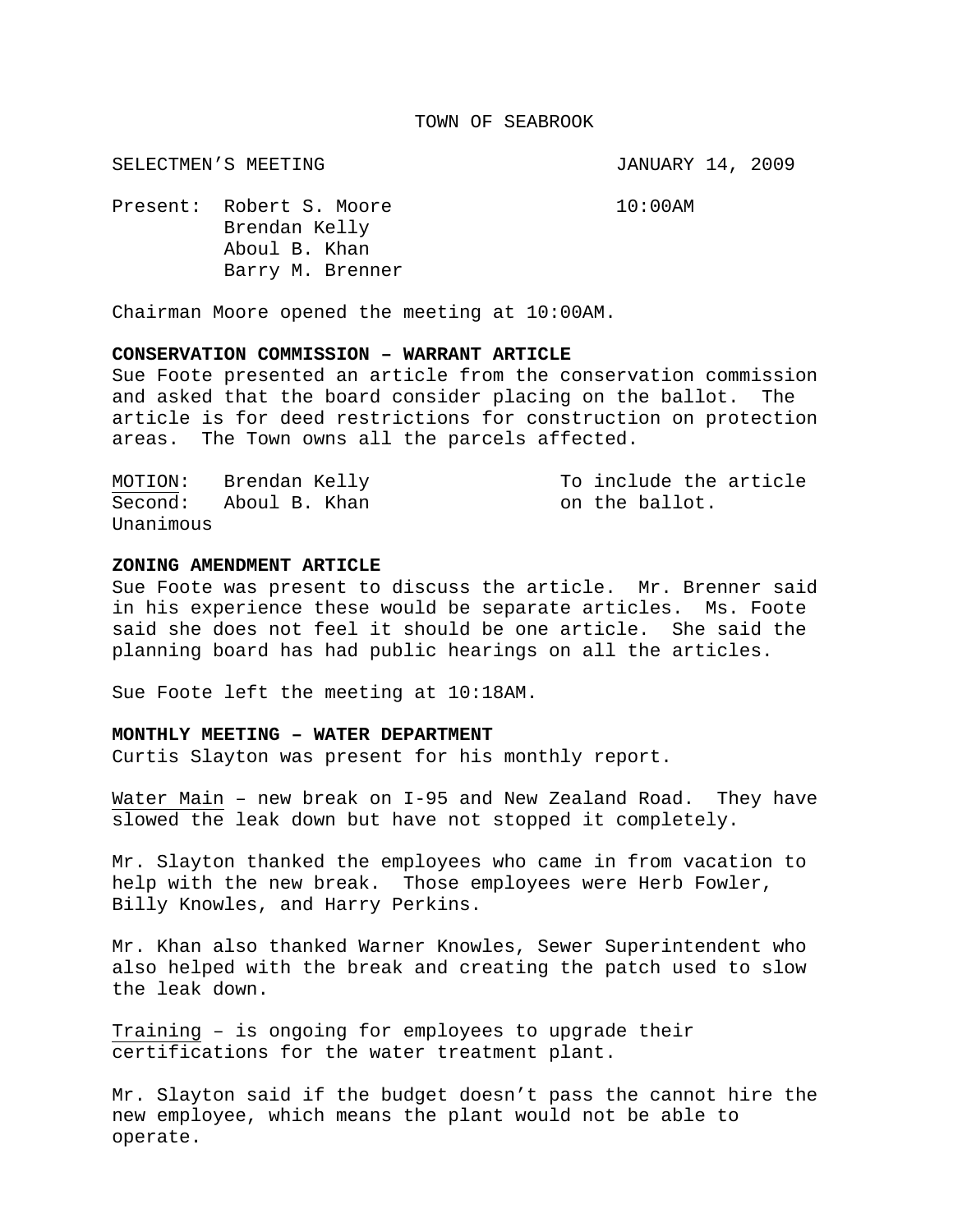SELECTMEN'S MEETING  $-2$ - JANUARY 14, 2009

Water Main Installation – will be a new pipe and this must be done. Hydrants cannot be flushed without the main. The price has increased due to D.O.T. saying the old main needs to be filled.

Well #5 Project – the hydro-fracturing has been completed. The seven-day pump test was done during the ice storm and is now complete. They are waiting on permits from D.E.S.

Water Plant - they have a new project manager and things are going better. The project manager has found errors and is correcting. The plans should be in by January 19 and then they will go to D.E.S. for review and then hopefully to bid.

Curtis Slayton left the meeting at 10:40AM.

### **MEETING – TASC**

Carol Gulla presented to the board the purpose of the organization and the services offered to the citizens of Seabrook.

Ms. Gulla said they use volunteer drivers and the only restriction is if there is no driver available. Volunteers must supply vehicle, have registered and inspected and have insurance. A criminal background and motor vehicle check is done on each volunteer.

Mr. Brenner explained how this came about. He said they originally were looking at a citizen petition but it was not accomplished. This would be a consideration for a stand-alone article to be included as a human service agency.

The council on aging is another program offered through the recreation department for transportation. Ms. Beaudoin explained how the program works. She said it is possible to partner with the TASC program as no one goes north with the recreation program.

Mr. Khan said he does not feel there is enough information or time to make a decision for this year. This might be something to consider for next year.

Mr. Moore said they have about a week to finalize the warrant. He asked that Ms. Beaudoin and Ms. Gulla could work out the program and information and present back to the board.

Mr. Brenner explained the options they could look at for the program. Ms. Beaudoin to give a recommendation early next week.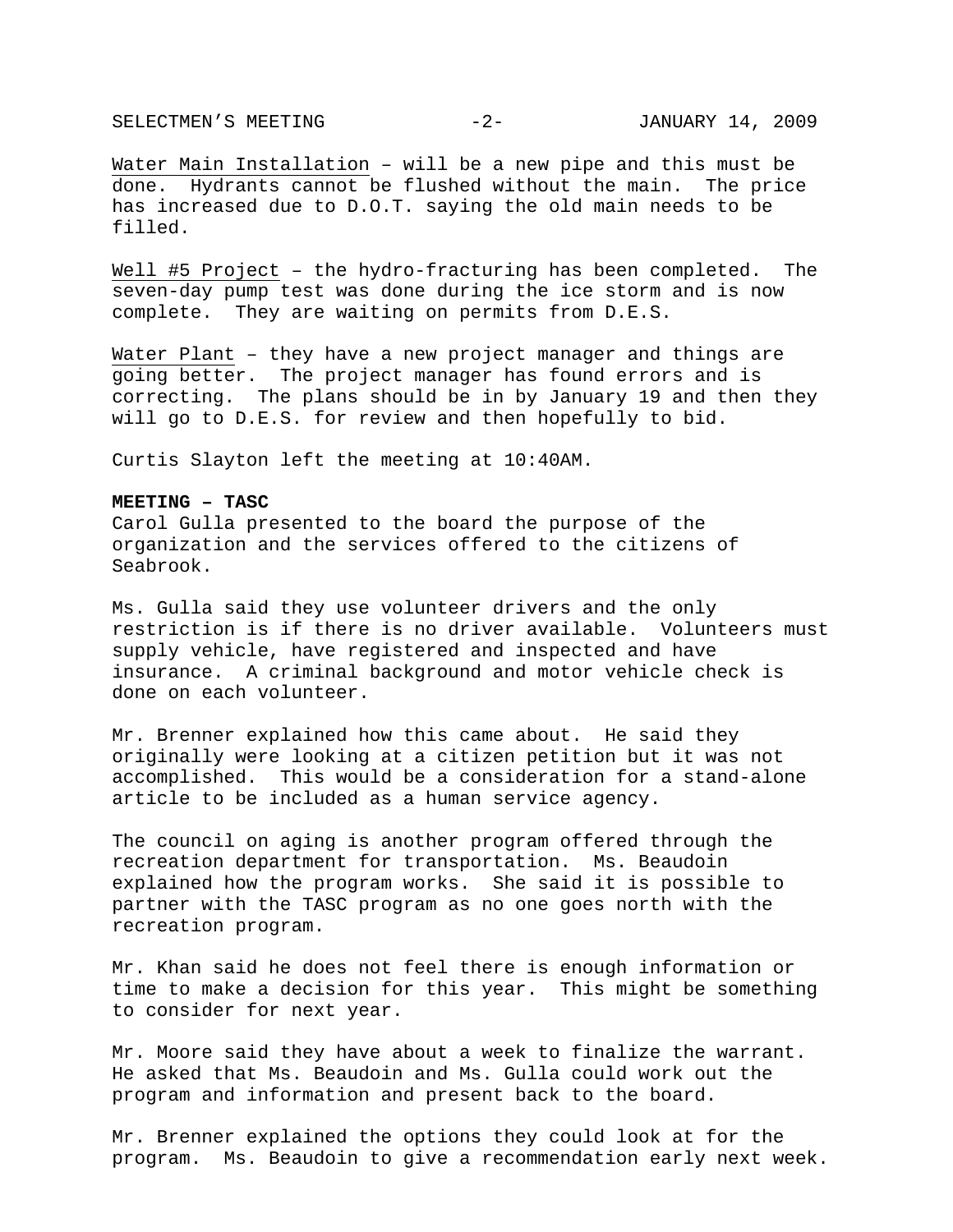SELECTMEN'S MEETING -3- JANUARY 14, 2009

Ms. Gulla went over some of the other towns they are soliciting funds from.

Carol Gulla and Sandy Beaudoin left the meeting at 11:15AM.

## **MEETING – CROSS BEACH ROAD**

Henry Boyd discussed Cross Beach Road and provided map. He claims the Town never accepted the plan with the right-of-way. He said the people are just looking to own the land that is under their homes and it is only about 800-feet of land. He said the tax map is incorrect the way the Town has it.

Henry Boyd left the meeting at 11:30AM.

# **PREVIOUS MINUTES – DECEMBER 17 PUBLIC & NON-PUBLIC, DECEMBER 23 PUBLIC & NON-PUBLIC AND DECEMBER 30 PUBLIC**

| MOTION:   | Brendan Kelly | To adopt the minutes of |
|-----------|---------------|-------------------------|
| Second:   | Aboul B. Khan | $12/17$ public & non-   |
| Unanimous |               | public, 12/23 public &  |
|           |               | non-public and 12/30    |
|           |               | public.                 |

## **PREVIOUSLY SIGNED PERMITS**

Mr. Moore read the list of previously signed permits.

MOTION: Brendan Kelly To approve the permits. Second: Aboul B. Khan Unanimous

### **ABATEMENTS**

Wynn & Susan Grubbs – 83 Pembroke Street - \$120 Thomas Dieter – 33 Weare Road - \$120 Alfred Janvrin – 35 Parkersville Lane - \$120 Charles Bagley – 2A Cross Beach Road - \$120 Charles & Vicky Felch – 7 Linda Lane - \$120 Nancy Dyer – 35 Lakeshore Drive - \$120

MOTION: Brendan Kelly The More and sign all more and sign all Second: Aboul B. Khan the abatements. Unanimous

## **REFUNDS**

Wynne & Susan Grubbs – 83 Pembroke Street - \$450 Saracy Family Revocable Trust – 123 South Main Street - \$100

| MOTION: | Brendan Kelly | To approve and sign both |
|---------|---------------|--------------------------|
| Second: | Aboul B. Khan | refunds.                 |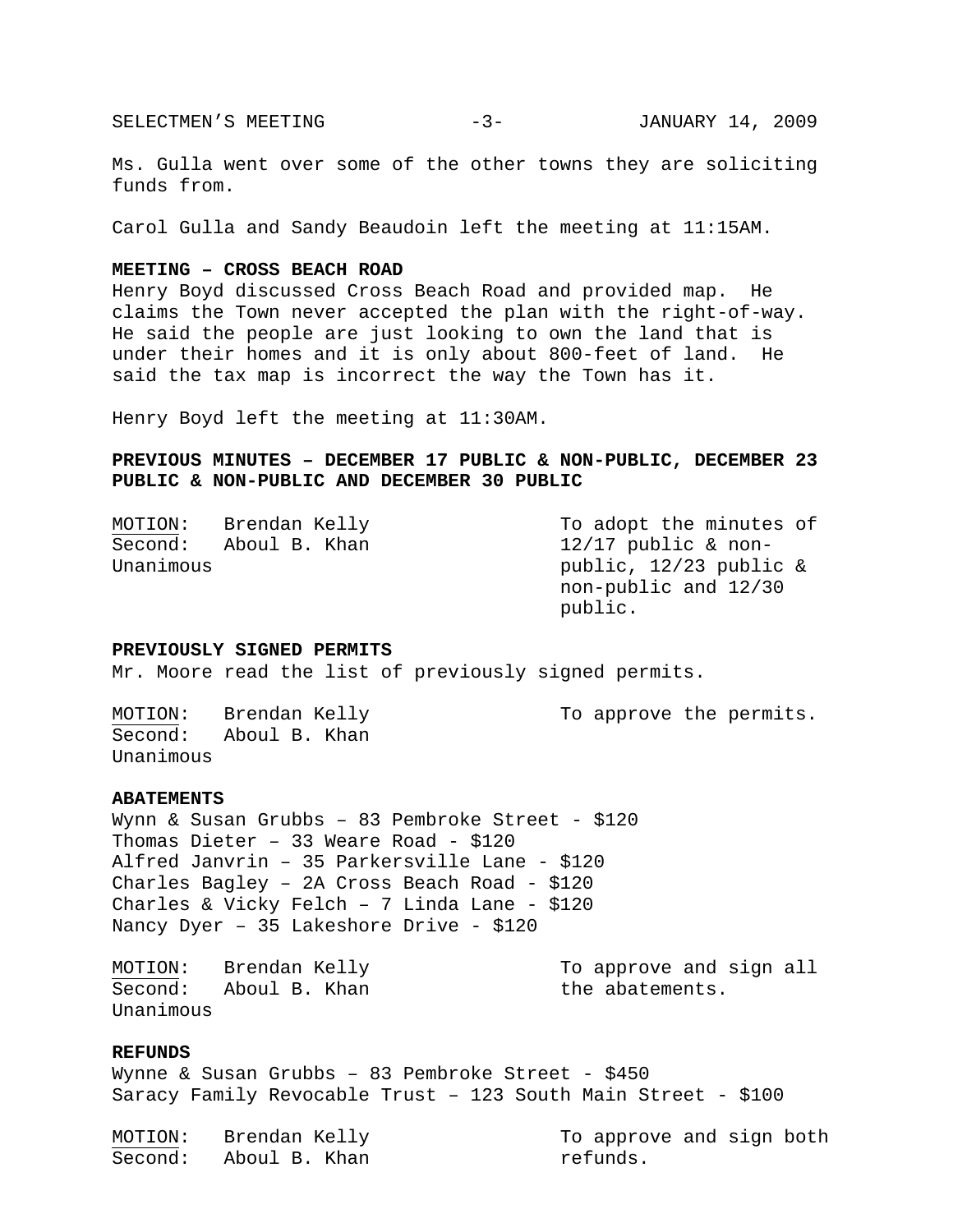SELECTMEN'S MEETING  $-4-$  JANUARY 14, 2009

Unanimous

## **WATER & SEWER WARRANT - \$5,645.00**

| MOTION:   | Brendan Kelly | To approve and sign the |
|-----------|---------------|-------------------------|
| Second:   | Aboul B. Khan | warrant.                |
| Unanimous |               |                         |

# **SEWER SERVICE APPLICATION**

Frank Coady – 315 Atlantic Avenue - \$100

| MOTION:   | Brendan Kelly | To approve and sign the |
|-----------|---------------|-------------------------|
| Second:   | Aboul B. Khan | sewer application.      |
| Unanimous |               |                         |

### **NHDES GRANTS FOR SEWER PROJECTS**

Mr. Brenner explained this is for the Town Manager to sign and authorize for grants to be received.

MOTION: Aboul B. Khan To authorize the Town Second: Brendan Kelly Manager to sign for Unanimous grants.

## **RECOMMENDATION OF STREET LIGHTS**

Mr. Brenner explained this was held from a prior meeting. There is a recommendation form the highway manager with a cost to install and maintain the streetlights in the Town.

| MOTION: | Brendan Kelly          | To approve the request  |
|---------|------------------------|-------------------------|
| Second: | Robert S. Moore        | to install 3 new street |
|         | Abstain: Aboul B. Khan | lights, clean 1 street  |
|         |                        | light and deny 1 street |
|         |                        | light.                  |

#### **UNION AGREEMENTS**

Mr. Brenner explained all 4 contracts are finalized.

SFA – 1-year agreement, 3% increase across the board no increase in 2008.

SPA – 2-year agreement, 3% increase in 2009 and 2010 and no increase since 2005.

SEA – 1-year agreement, 3% increase across the board no increase in 2008.

SSEA – 1-year agreement, 3% increase across the board and no increase since 2005.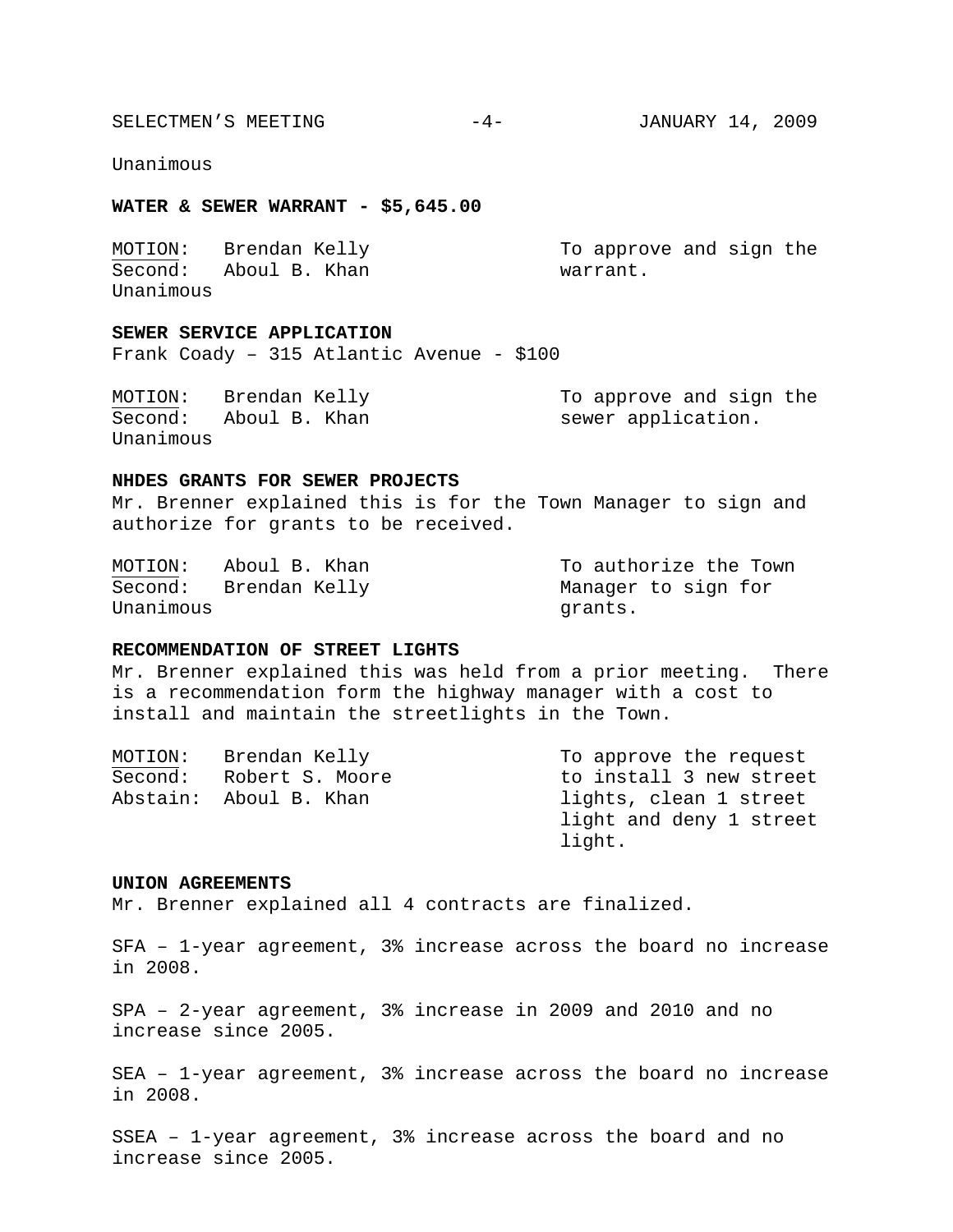SELECTMEN'S MEETING -5- JANUARY 14, 2009

Mr. Moore commented that the Town needs to compete for qualified employees. We are not going to get employees without giving them a wage increase. He said we have good people who work for the Town and we need to treat those employees like human beings. He implores that the voters to pass the contracts and budget this year.

Mr. Kelly commented about the negotiations and that they asked for a contract that they could put before the voters with a good conscience.

Mr. Khan said this is his first year sitting in on negotiations and the people work very hard for their money. He said the contracts and budget are very tight and he hopes that the voters will pass them.

MOTION: Brendan Kelly To approve the union Second: Aboul B. Khan contracts. Unanimous

## **FY2009 DEFAULT BUDGET**

Mr. Brenner explained how the figure was derived at. The default figure is \$18,010,991 and is slightly lower than the 2009 proposed budget.

MOTION: Aboul B. Khan To approve the default Second: Brendan Kelly budget in the amount of Unanimous \$18,010,991.00.

### **REVIEW OF TOWN MEETING WARRANT**

The warrant still needs to go to legal for review before the board can finalize. They will need to meet next week to finalize and sign the warrant to be posted by January 26, 2009.

| MOTION:   | Brendan Kelly | To recess the meeting    |
|-----------|---------------|--------------------------|
| Second:   | Aboul B. Khan | until January 21 at      |
| Unanimous |               | 10AM to sign the warrant |

Mr. Brenner briefly discussed the warrant articles.

Ivan Eaton asked if any decision had been made on the housing authority request for an adjustment on the water & sewer bill. Mr. Moore said it was left in the hands of the last Town Manager and was never done. He will pull the original memo and give to the new Town Manager to look into.